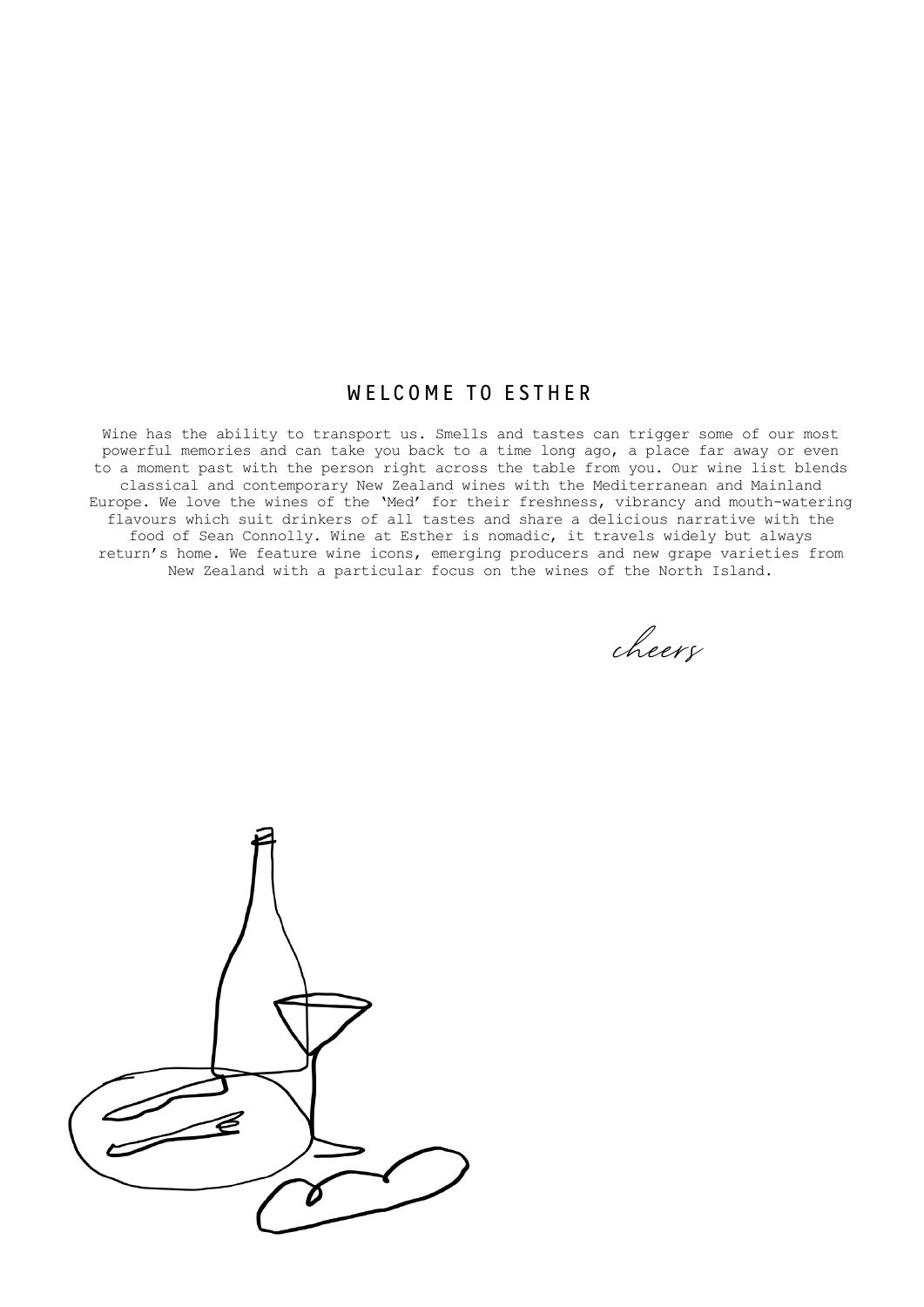| COCKTAILS        |                                                                              |    |
|------------------|------------------------------------------------------------------------------|----|
| Fine Bulle       | Grey Goose Vodka, prosecco, citrus cordial, lemon                            | 22 |
| Asti             | Oaked Four Pillars Rare Dry, Cocchi Barolo Chinato, oleo<br>saccharum        | 24 |
| Luberon          | Olive Oil Washed Hayman's Gin, Noilly Prat, rosemary Lillet<br>Blanc, celery | 22 |
| Freschino        | Finlandia Vodka, Aperol, blood orange, lemon, whites                         | 23 |
| El Oue Pica      | St: Remy VSOP, apricot brandy, passionfruit, lime, chilli                    | 22 |
| Hoja             | El Jimador Reposado, mezcal, agave, Chartreuse, Cynar, lime,<br>basil        | 23 |
| Chai Loomi       | Hayman's Sloe Gin, oloroso, chai, demerara, soda, citrus                     | 23 |
| Rabigato         | Flor de Caña White Rum, white port, lime, raspberry, ginger beer             | 22 |
| Saltamonte       | Crème de menthe, white chocolate liqueur, cream                              | 22 |
| Petite Doucer    | ST: Remy VSOP, Pedro Ximenez, crème de cacao, Grand Marnier,<br>bitters      | 22 |
| Fratellone       | Mt Gay 'Eclipse', Fernet Branca, orgeat, lemon                               | 23 |
| Optimo Maximo    | Woodford Reserve, D.O.M Benedictine, honey, bitters, peated<br>mist          | 23 |
| Espresso martini | Finlandia Vodka, Quick Brown Fox, Harpoon cold brew coffee                   | 21 |
| Flora Dora       | Raspberry, 1919 Dry Gin, ginger beer, citrus                                 | 21 |

| De Vanille    | Raspberry, lime, vanilla, cranberry                                  | 16 |
|---------------|----------------------------------------------------------------------|----|
| Angelo Giallo | Passionfruit, blood orange, citrus cordial, grapefruit soda          | 16 |
| Olivade       | Ecology and Co London dry, chardonnay vinegar, olive brine,<br>olive | 18 |

45ml

MOCKTAILS

| APERITIFS                                         |          |    |
|---------------------------------------------------|----------|----|
| Lillet Blanc                                      | Vermouth | 14 |
| Dolin Blanc                                       | Vermouth | 12 |
| Dolin Rouge                                       | Vermouth | 12 |
| Cocchi Americano                                  | Vermouth | 15 |
| Cocchi Rosa                                       | Vermouth | 16 |
| Cocchi di Torino                                  | Vermouth | 16 |
| Cocchi Barolo Chinato                             | Vermouth | 24 |
| Punt e Mes                                        | Vermouth | 14 |
| Antica Formula                                    | Vermouth | 18 |
| Tio Pepe Sherry 'Fino'                            | Sherry   | 15 |
| Florio 'Vecchio Superiore'                        | Marsala  | 15 |
| Quinta de la rosa (With soda or tonic) White port |          | 20 |
| Noix De Saint Jean                                | Aperitif | 16 |
| Duval Pastis                                      | Aperitif | 15 |
| Pernod Absinthe                                   | Aperitif | 18 |
| Campari                                           | Aperitif | 16 |
| Tempus Fugit Gran Classico                        | Aperitif | 16 |
| St. George Bruto Americano                        | Aperitif | 24 |
| Aperol Spritz                                     | Aperitif | 20 |
| Italicus Bergamot Spritz                          | Aperitif | 20 |
| Pampelle Ruby Spritz                              | Aperitif | 20 |
| Cappelletti Spritz                                | Aperitif | 20 |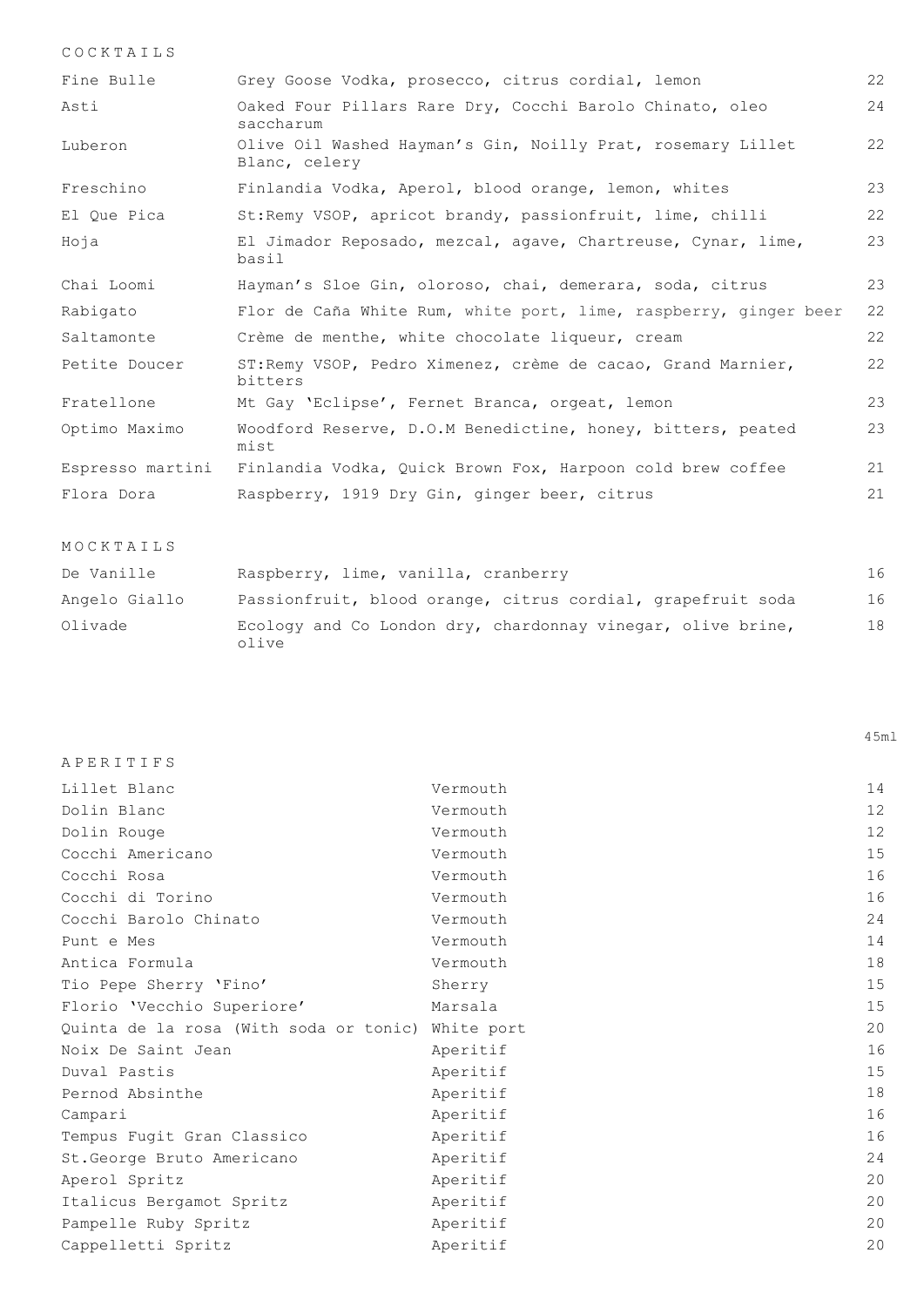BEER AND CIDER *draught* 

| Heineken                               | Lager                | 14              |
|----------------------------------------|----------------------|-----------------|
| Tuatara                                | Pilsner              | 16              |
| Tuatara                                | Hazy Pale Ale        | 17              |
| Black Dog Chomp                        | New Zealand Pale Ale | 16              |
| Tuatara                                | IPA                  | 17              |
| Monteith's                             | Cider                | 14              |
| Garage Project Fugazi 2.2% (330ml Can) | Hoppy Session Ale    | 13 <sup>°</sup> |
| Heineken Zero 0.0% (330ml Can)         | Non-alcoholic lager  | 13 <sup>°</sup> |
| Cassels (328ml Bottle)                 | Milk Stout           | 16              |

## WINE BY THE GLASS

|             | SPARKLING WINE AND CHAMPAGNE                  | 150ml 375ml |  |
|-------------|-----------------------------------------------|-------------|--|
| Veneto, ITA | Tenuta Ca'Bolani Prosecco DOC                 | 14          |  |
| FRA         | Epernay, Champagne Perrier Jouët 'Grand Brut' | 32          |  |
| Marlborough | N.1 Assemble Methode Marlborough              | 19          |  |

WHITE WINE

| Trentino, ITA    | 2020 Cantina Terlan Pinot Grigio                | 20 | 50  |
|------------------|-------------------------------------------------|----|-----|
| Santorini, GRE   | 2019 Estate Argyros 'Atlantis' Assyrtiko IGP    | 17 | 43  |
| Rias Baixas, SPN | 2020 Terras Gauda Albarino                      | 22 | 55  |
| Marlborough      | 2021 Rock Ferry Third Rock Sauvignon Blanc      | 16 | 40  |
| Marlborough      | 2020 Cable Bay Cinders Vineyard Sauvignon Blanc | 14 | 35  |
| Gisborne         | 2018 Millton 'Riverpoint' Viognier              | 18 | 4.5 |
| Martinborough    | 2019 Ata Rangi Potiki Chardonnay                | 22 | 55  |
| Waiheke Island   | 2019 Man O'War 'Estate' Chardonnay              | 18 | 45  |
|                  |                                                 |    |     |

## ROSE

| Sicily, ITA   | 2020 Benanti, Nerello Mascalese DOC |    | 43   |
|---------------|-------------------------------------|----|------|
| Hawkes Bay    | 2020 Church Road 'Gwen'             | 15 | -38  |
| Provence, FRA | 2020 Triennes 'Méditerranée'        | 14 | - 35 |

RED WINE

| Central Otago   | 2019 Rockburn Pinot Noir                   | 22 | 55  |
|-----------------|--------------------------------------------|----|-----|
| Beaujolais, FRA | 2020 Richard Rottiers Moulin a Vent, Gamay | 25 | 63  |
| Bordeaux, FRA   | 2018 Domaine Lafite Legende                | 16 | 40  |
| Waiheke Island  | 2019 Man O'War 'Estate' Syrah              | 18 | 4.5 |
| Veneto, ITA     | 2019 Pasqua Valpolicella Ripasso DOC       | 17 | 43  |
| Valencia, SPN   | 2019 Aranleon Solo, Bobal & Syrah DO       | 17 | 43  |
| Puglia, ITA     | 2020 Li Veli Susumaniello IGT              | 24 | 60  |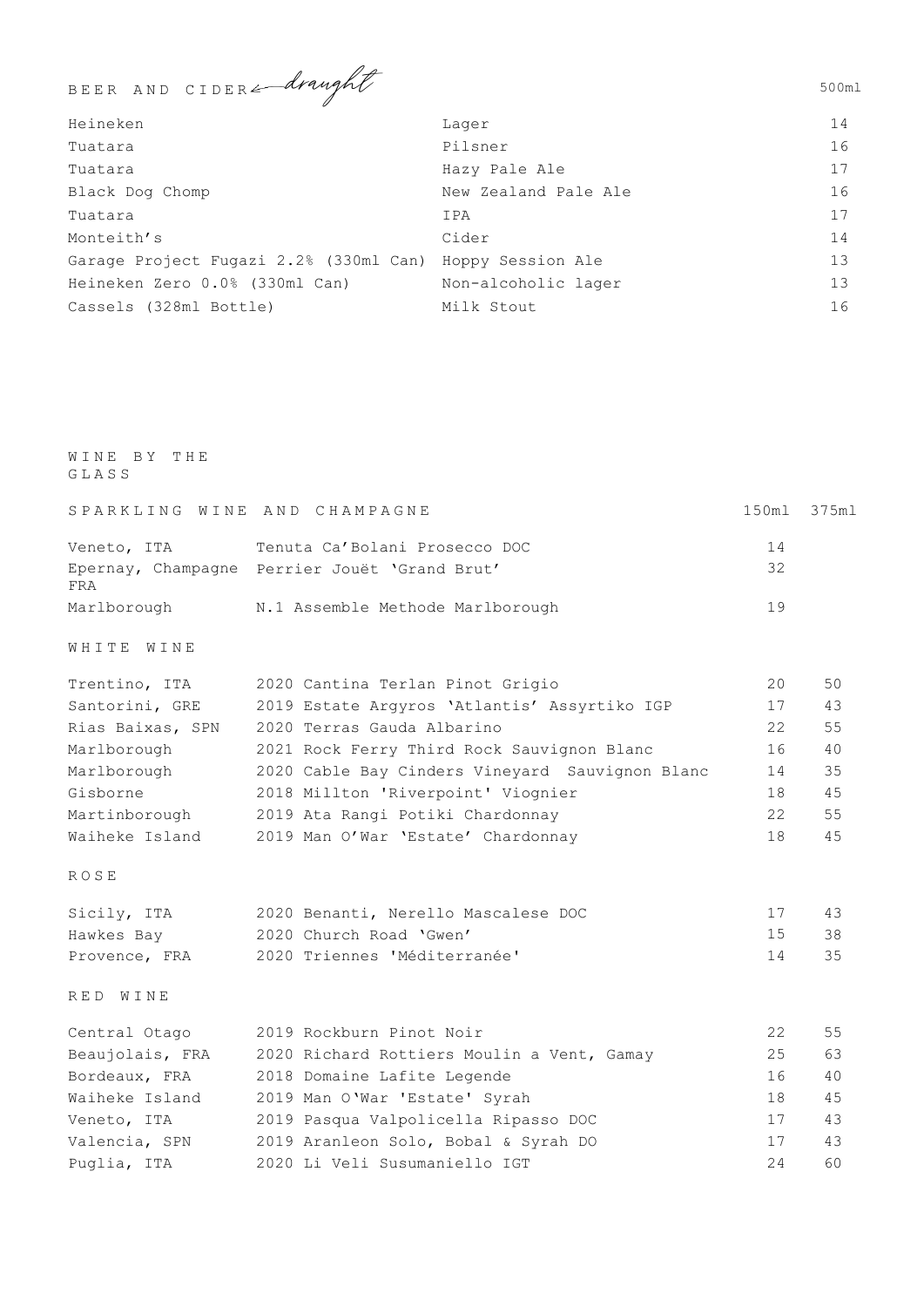| SPARKLING WINE |                                  | Bt.1 |
|----------------|----------------------------------|------|
| Marlborough    | N.1 Assemble Methode Marlborough | 89   |
| Marlborough    | 2016 N.1 Cuvee Virginie          | 190  |
| Lombardia, ITA | Vezzoli, Franciacorta DOCG       | 105  |
| Veneto, ITA    | Tenuta Ca'Bolani Prosecco DOC    | 70   |

CHAMPAGNE,FRANCE

| Ay       | 2006 Collet Millesime                                                | 260 |
|----------|----------------------------------------------------------------------|-----|
| Ay       | Bollinger Special Cuvee                                              | 190 |
| Epernay  | Pol Roger Reserve                                                    | 188 |
| Epernay  | Perrier Jouet 'Grand Brut'                                           | 160 |
| Epernay  | Perrier Jouet Blanc de Blanc                                         | 220 |
| Epernay  | Perrier Jouet 'Grand Brut'1.51t (Magnum)                             | 320 |
| Epernay  | 2012 Perrier Jouet 'Belle Epoque'                                    | 545 |
| Epernay  | 2008 Perrier Jouet 'Belle Epoque'1.51t (Magnum)                      | 990 |
| Epernay  | 2010 Dom Peringon                                                    | 450 |
| Reims    | Ruinart Blanc de Blanc                                               | 250 |
| Reims    | Charles Hiedsieck                                                    | 250 |
| Reims    | G.H Mumm 'Grand Cordon'                                              | 155 |
| Reims    | 2013 G.H. Mumm Millesime                                             | 250 |
| Reims    |                                                                      | 490 |
| Reims    |                                                                      | 220 |
| *Vertus  | Sommelier<br>Larmandier-Bernier Extra Brut (avourite<br>Ty Ouriet Wi | 210 |
| Ambonnay |                                                                      | 250 |

SPARKLING & CHAMPAGNE, ROSE

| Marlborough                          | N.1 Rose                                                               | 115 |
|--------------------------------------|------------------------------------------------------------------------|-----|
| Tours-sur-Marne, FRA Laurent Perrier |                                                                        | 210 |
| Epernay, FRA                         | Perrier Jouet Blason                                                   | 220 |
| Reims, FRA                           | G.H. Mumm 'Grand Cordon'                                               | 165 |
|                                      | Cote Roannaise, FRA 2019 Domaine Pothiers 'Eclipse' Methode Ancestrale | 95  |

SPARKLING RED

| Emilia-Romagna ITA | Monte delle Vigne, Lambrusco IGT |  |  |
|--------------------|----------------------------------|--|--|
|--------------------|----------------------------------|--|--|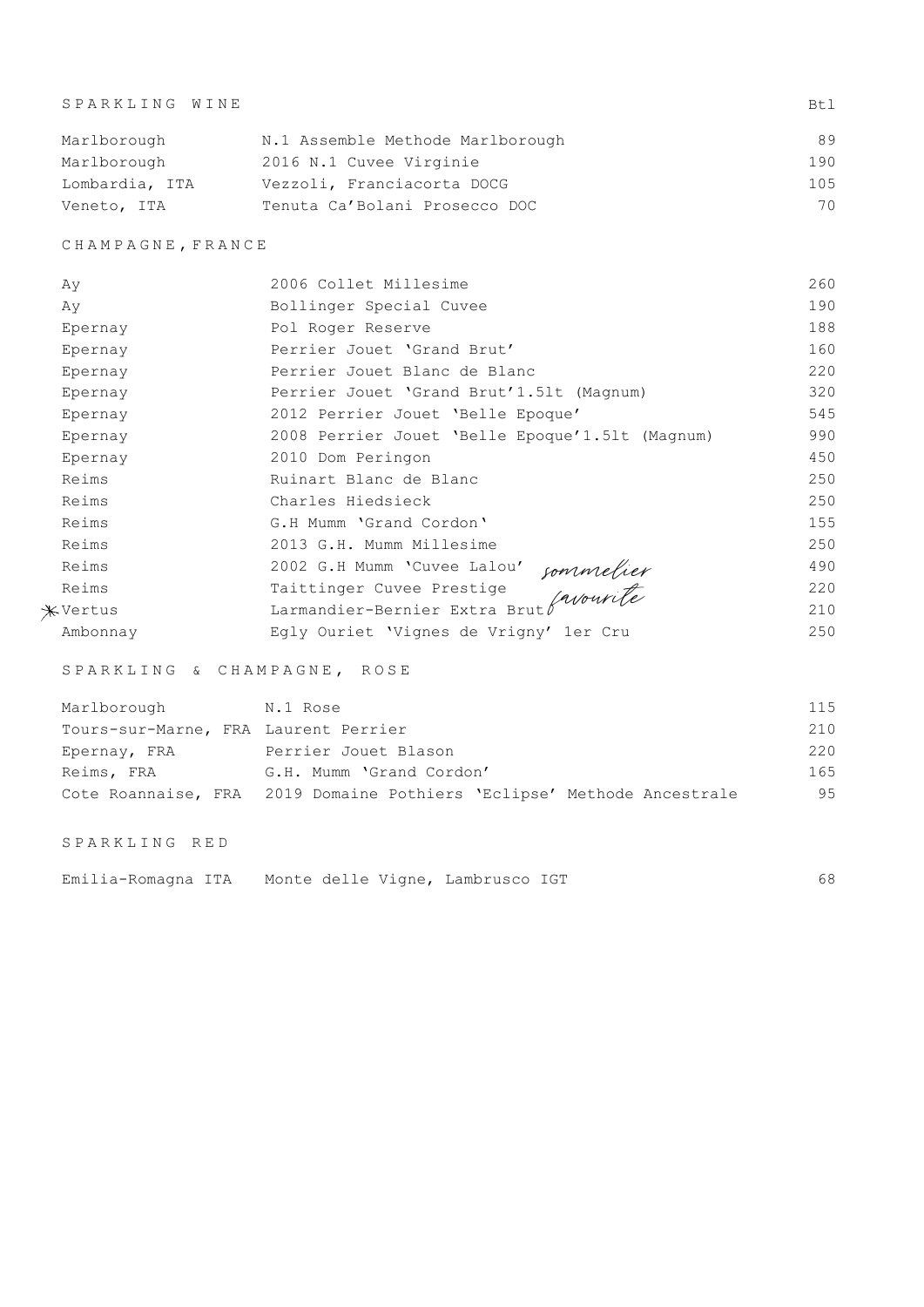CORAVIN WHITES BY

THE GLASS

75ml 150ml

- Martinborough 2020 Dry River Craihall Riesling 19 33 Ripe fruit, aromatics hints of rockmelon and yellow plums, mixed with floral notes of white-water lilies and clover. Hints of white tea, lime zest and fennel seed. The palate is equally aromatic with a rich and voluptuous entrance and an immediate involvement of fresh lemon(cello) acidity. It is all "smiles up front and business in the back" as the stern acidity and structure move in to dominate the amiable front.
- Sancerre, FRA 2019 Alphonse Mellot 'La Mousserie' Sauvignon Blanc AOC 20 35 Very fine gold colour with a green sheen. A refreshing bouquet of white flowers and citrus fruits. A medium body, well balanced between maturity and freshness with a long and savoury length.
- Chablis, FRA 2019 Seguinot 1er CRU Chablis AOC 25 45 Very pale golden yellow in colour with light greenish glints. Bright, luminous and limpid. The nose is an explosion of fine fresh notes of elegant white flowers, fresh brioche and leafy tenderness. The palate instantly reveals all its power with richness, perfect balance and minerality.
- Hawkes Bay 30 2019 Craggy Range Les Beaux Cailloux 30 30 60 Pale golden with a green hue. Seductive notes of wet stone, freshly grated lime zest and toasted cashews erupt from the glass. This wine is so full of life, complexity and flavour. The taught phenolics keep ripe stone fruit and grapefruit flesh in bay, but without a doubt, Acidity and length give it definition. As complex as it is delicious.

Ribeira Sacra, 2017 Dominio di Bibei 'Lalume' Treixadura DO 19 33 SPN Aged on fine lees in stainless steel tanks. Mild greenish straw colour. Open, friendly but hugely distinctive fruit that's quite unlike anything in France or Italy, with fabulous length. Lovely rich citrus fruit and real substance.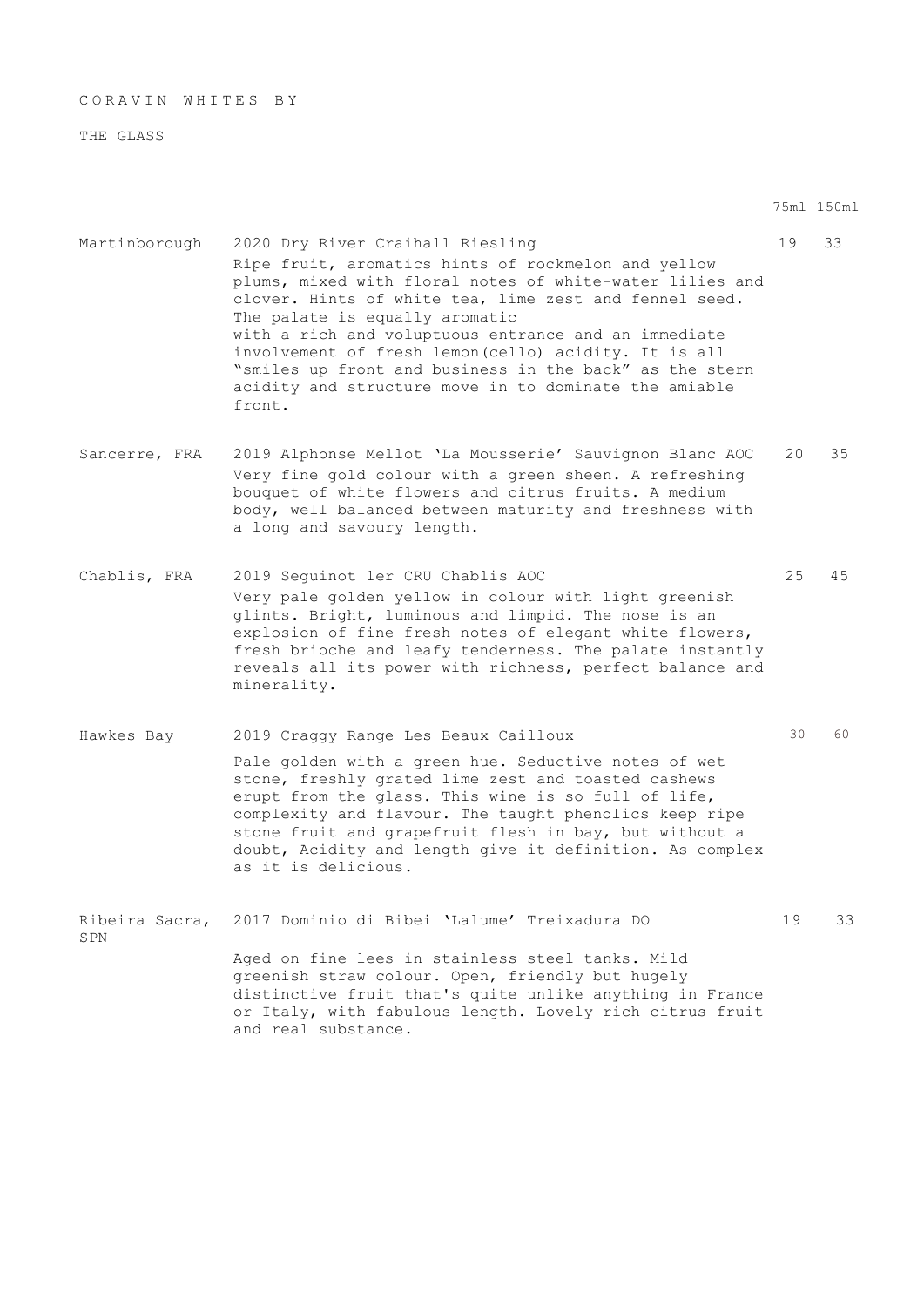#### CORAVIN REDS BY

THE GLASS

75ml 150ml

- Central Otago 2012 Rippon 'Museum Release' Mature Vine Pinot Noir 35 65 Medium ruby-purple in color, this 2012 Pinot Noir has a very earthy nose over notions of blackcurrants, blackberries and red plums with accents of anise and pepper. Intensely flavored in the medium bodied mouth with tight-knit concentration and sturdy tannins, it finishes long and earthy.
- Piedmont, ITA 2016 Ceretto Barolo DOCG 30 55 Gorgeous plum aromas with flowers and hints of hazelnuts and dried nuts. Full-bodied with firm tannins which goes on for minutes. Organically grown grapes with a surprisingly tight and structured body.
- Martinborough 2019 Dry River 'Lovat' Syrah 25 45 Boysenberry and black currants interlaced with violets and hints of black pepper. Aged on oak for a lengthy 24 months, this brought out a certain maturity and subdued vibrancy in the form of dulce de leche, vanilla, nutmeg and allspice on the nose. Another benefit of prolonged barrel ageing is that the tannins are allowed to soften a bit more, which helps the front palate and thus approachability of the wine.
- Hawkes Bay 2020 Te Mata 'Coleraine' Bordeaux blend 40 75 This classic blend of 57% Cabernet Sauvignon, 36% Merlot and 7% Cabernet Franc displays the concentration, complexity and elegance found in the world's finest wine. From its depths glimmers wild roses and cedar, blackcurrants, dark cherries and plums – a rapid symmetry of perfectly ripe dark fruit. Notes of cocoa-nib, thyme, and layer upon layer of fine tannin are polished to a mirror-finish.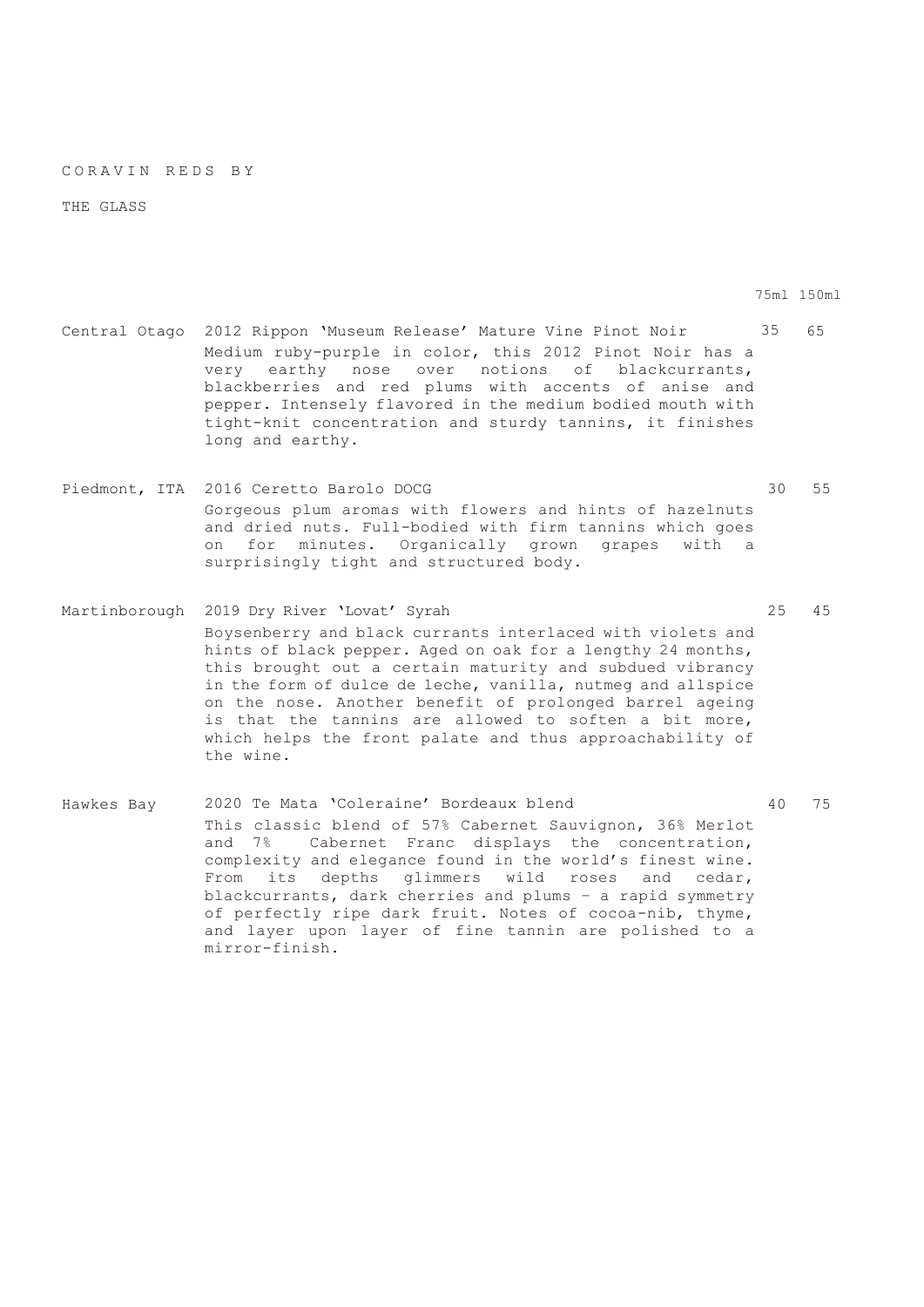## THE LOCAL STAR

### HANS HERZOG

The Herzog families have grown wine in Switzerland since 1630. Hans Herzog is a graduate of the Wine University of Wadenswil Switzerland with a degree in viticulture and a master degree in winemaking, plus the experience of over 40 years as winegrower/winemaker.

In 1994, Hans identified a unique piece of land bordering the banks of Wairau River in Marlborough that would provide all the elements to continue with his tradition of leading the way with new grape varieties. Not influenced by commercial thoughts, he successfully planted Pinot Gris, Viognier and Montepulciano, varieties rarely witnessed in New Zealand at the time.

The densely planted 11.5 HA vineyard adheres to both organic and bio-dynamic principles with Hans following a non-interventional philosophy and uncompromising dedication for tending to the vines. Wines undergo long cool fermentation processes with wild yeasts, resulting in wines that not only reflect the terroir where they are grown, but Hans himself. At Hans Herzog, old-world method and experience go hand in hand with technology. No chemicals, additives or concentration. 100% natural winemaking opportunity, from the vineyard to the glass.

Grapes are handpicked from the single vineyards at extremely, almost unsustainable low yields. Last count Hans Herzog was producing 20 different varietals or blends. Once the winemaking process has taken place the winery bottles and labels their wine onsite. Quality control, at every opportunity, from the vineyard to the glass.

WHITE

| Marlborough | 2018 Arneis                                    | 125 |
|-------------|------------------------------------------------|-----|
| Marlborough | 2017 Sauvignon Blanc 'Sur Lie'                 | 145 |
| Marlborough | 2017 'Mistral' Viognier & Marsanne & Roussanne | 155 |

SKIN MACERATED aka Grange wine

| Marlborough | 2018 Gewurztraminer | 125 |
|-------------|---------------------|-----|
| RED         |                     |     |
| Marlborough | 2018 Montepulciano  | 200 |
| Marlborough | 2017 Tempranillo    | 170 |

| Marlborough | 2018 Lagrein | 180 |
|-------------|--------------|-----|
|             |              |     |

Marlborough 2013 Nebbiolo 270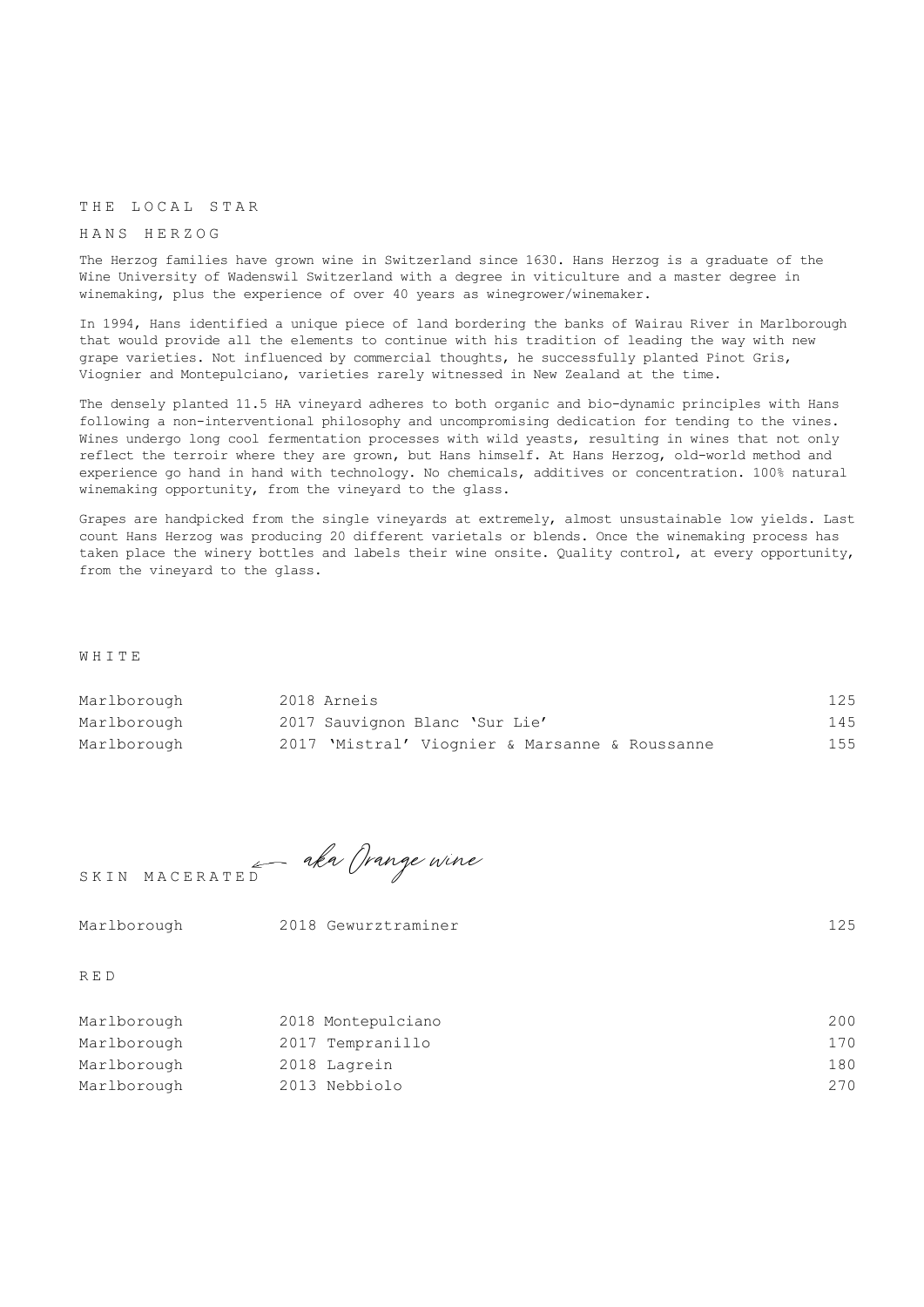WINES KISSED BY THE SUN

SUPER TUSCAN

Super Tuscan refers to a style of red wine that originated in Tuscany, Italy, in the early 1970s. Many examples come from the region of Maremma, on the Tyrrhenian Sea coast in the southwest of Tuscany. The earliest Super Tuscan wines were high quality red wines made by noble winemaking families that did not fit into the Italian Denominazione di Origine Controllata (DOC) classification system because they used grapes not allowed by the rules of the DOCs in the region.

Super Tuscan wines vary in style, but the influence of Bordeaux is apparent in their use of new oak barrels and French grapes like cabernet sauvignon and merlot in addition to sangiovese, the classic grape of Tuscany.

Because it used French grapes (the so-called "international varieties") rather than the traditional Italian grapes of the region, the wine was relegated to the least prestigious level of classification, Vino da Tavola.

To entice customers to buy Vino da Tavola wine, the producers used proprietary names so that consumers could remember the wine by brand, rather than by appellation. Many producers use the suffix "-aia," which refers to a vacant plot of land in Italian, in their proprietary names to indicate that the wine is a Super Tuscan.

#### ITALY

| Tuscany, ITA | 2018 Tenuta Ornellaia       | 650 |
|--------------|-----------------------------|-----|
| Tuscany, ITA | 2017 Tenuta Argentiera      | 320 |
| Tuscany, ITA | 2016 Caiarossa Pergolaia    | 150 |
| Tuscany, ITA | 2017 La Massa Giorgio Primo | 350 |

NEW ZEALAND

| Hawkes Bay     | 2020 Te Mata Coleraine     | 300 |
|----------------|----------------------------|-----|
| Hawkes Bay     | 2018 Paritua 21.12         | 240 |
| Marlborough    | 2019 Hans Herzog Grandezza | 250 |
| Waiheke Island | 2019 Stonyridge Larose     | 420 |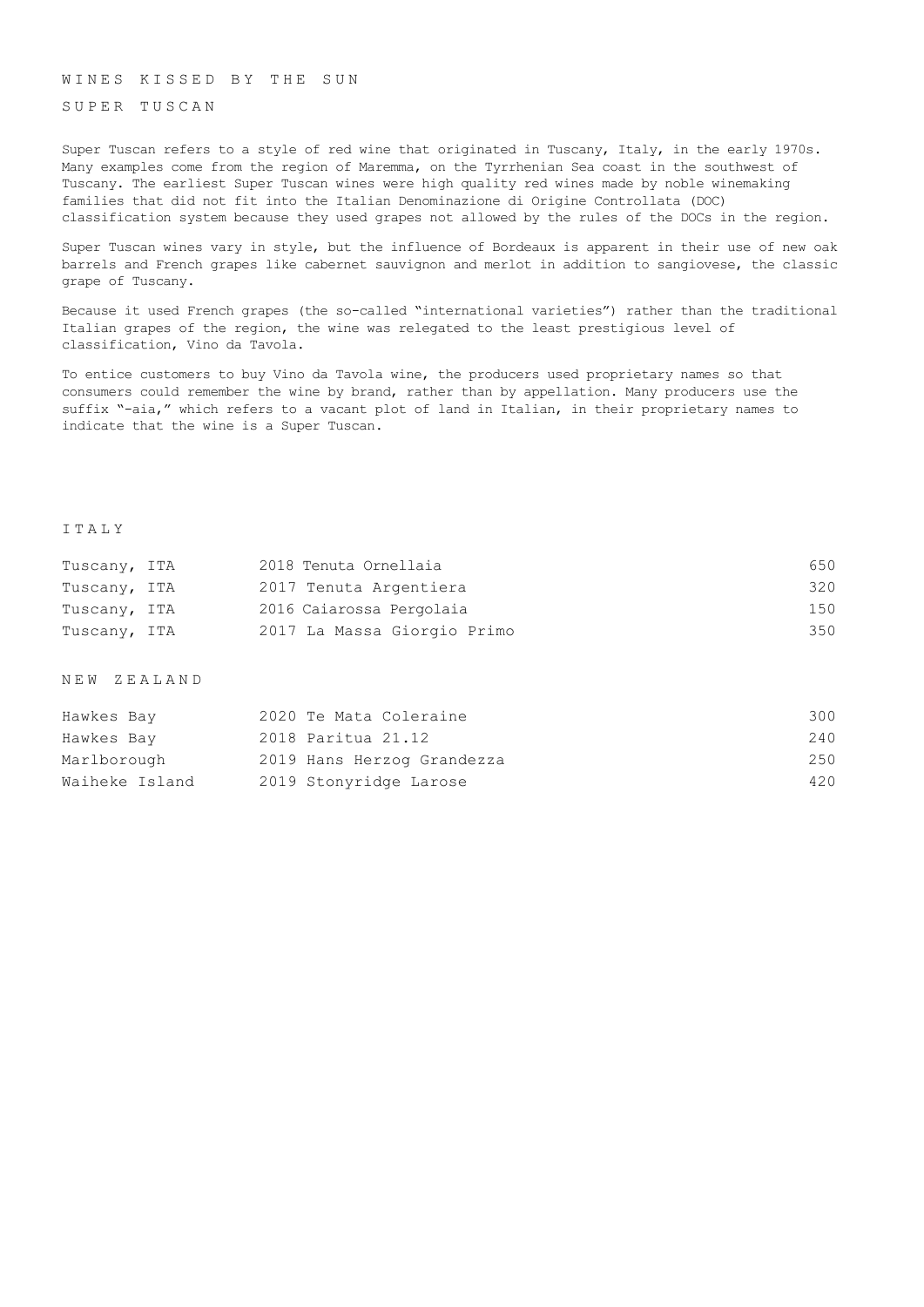# REFRESHING, MOUTH - W A TERING WHITE

| Alsace, FRA        | 2018 Domaine Muré 'Orchidees Sauvages' Gewurztraminer           | 105 |
|--------------------|-----------------------------------------------------------------|-----|
| Hawkes Bay         | 2016 Osawa Estate Gewurztraminer                                | 60  |
| Santorini, GRE     | 2019 Estate Argyros 'Atlantis' Assyrtiko IGP                    | 85  |
| Alto Adige, ITA    | 2020 Cantina Terlan, Pinot Grigio DOC                           | 100 |
| Friuli, ITA        | 2018 I Clivi 'Collio' San Lorenzo, Friulano DOP                 | 105 |
| Veneto, ITA        | 2019 JK14 'Mamma' Incrocio Manzoni DOC                          | 85  |
| Sicily, ITA        | 2019 Benanti 'Etna Bianco' Carricante DOC                       | 115 |
| Pais Basque, SPN   | 2018 Gorka Izagirre Txakoli, Zuri & Zerratia DO                 | 89  |
| Rueda, SPN         | 2018 Telmo Rodriquez Basa, Verdejo                              | 60  |
| Rioja Alavesa, SPN | 2018 Bodega Badiola 'Cabezadas' Viura DO                        | 68  |
| Rias Baixas, SPN   | 2020 Terras Gauda 'O Rosal' Albariño blend DO                   | 110 |
|                    | Ribeira Sacra, SPN 2017 Dominio de Bibei 'Lalume' Treixadura DO | 140 |
| Galicia, SPN       | 2019 Fedellos do Couto 'Cornasbranca' White Blend DO            | 110 |

Btl

STRUCTURED, CLEANSING WHITE

| Pouilly Fume, FRA | 2014 Pascal Jolivet Sauvignon Blanc AOC                           | 120 |
|-------------------|-------------------------------------------------------------------|-----|
| Sancerre, FRA     | 2019 Alphonse Mellot 'La Mousserie' Sauvignon Blanc AOC           | 150 |
| Vouvray, FRA      | 2019 Vincent Careme 'Sec' Chenin Blanc AOC                        | 120 |
| Valdeorras, SPN   | 2019 Rafael Palacios 'Louro' Godello DO                           | 125 |
| Rueda, SPN        | 2019 Javier Sanz Verdejo DO                                       | 75  |
| Marche, ITA       | 2017 Umani Ronchi 'Casal di Serra' Verdicchio DO                  | 70  |
| Abruzzo, ITA      | 2018 Jasci & Marchesani, Pecorino DOC                             | 80  |
| Piemonte, ITA     | 2018 Cordero di Montezemolo Langhe, Arneis DOCG                   | 95  |
| Campania, ITA     | 2017 Feudo Apiano, Fiano di Avellino DOCG                         | 100 |
| Sicily, ITA       | 2019 Firriato 'Sabbie dell'Etna' Carricante blend DOC             | 110 |
| Puglia, ITA       | 2020 JK14 'Alice' Verdeca IGT                                     | 90  |
| Waiheke Island    | 2020 Mudbrick 'Reserve' Pinot Gris                                | 150 |
| Martinborough     | 2021 Escarpement 'Blanc' Pinot Blanc (Barrel Fermented)           | 69  |
| Marlborough       | 2021 Rockferry 3° Rock Sauvignon Blanc                            | 80  |
| Marlborough       | 2020 Cable Bay Cinders Vineyard Sauvignon Blanc                   | 70  |
| Central Otago     | 2021 Hawkshead Pinot Blanc                                        | 78  |
| Central Otago     | 2015 Rockburn Fumé Sauvignon Blanc                                | 120 |
| Marlborough       | 2015 Dog Point 'Section 94' Sauvignon Blanc (Barrel<br>Fermented) | 110 |

FRUIT DRIVEN, AROMATIC WHITE

| Sardegna, ITA | 2020 Cantina Gallura 'Piras' Vermentino di Gallura DOCG                           | 85  |
|---------------|-----------------------------------------------------------------------------------|-----|
| Piemonte, ITA | 2018 La Colombera 'Derthona' Timorasso DOC                                        | 125 |
| Sicily, ITA   | 2019 Valdibella 'Ariddu' Grillo DOC                                               | 80  |
|               | V Cotes du Rhone, FRA 2019 P. Jaboulet 'Parallèle 45' Grenache Blanc biond molier | 78  |
| Central Otago | favourité<br>2017 Nevis Bluff Pinot Gris                                          | 95  |
| Central Otago | 2019 Aurum Pinot Gris                                                             | 90  |
| Hawkes Bay    | 2020 Smith & Sheth CRU Albarino                                                   | 80  |
| Marlborough   | 2021 Pyramid Valley 'Appellation Series' Sauvignon Blanc                          | 70  |
| Marlborough   | 2020 Stoneleigh Rapaura Series Pinot Gris                                         | 75  |
| Gisborne      | 2020 Millton 'Te Arai Vineyard' Chenin Blanc                                      | 95  |
| Gisborne      | 2019 Millton 'Riverpoint Vineyard', Viognier                                      | 90  |
| Swartland, SA | 2017 The Sadie Family 'Skurfberg' Chenin Blanc                                    | 170 |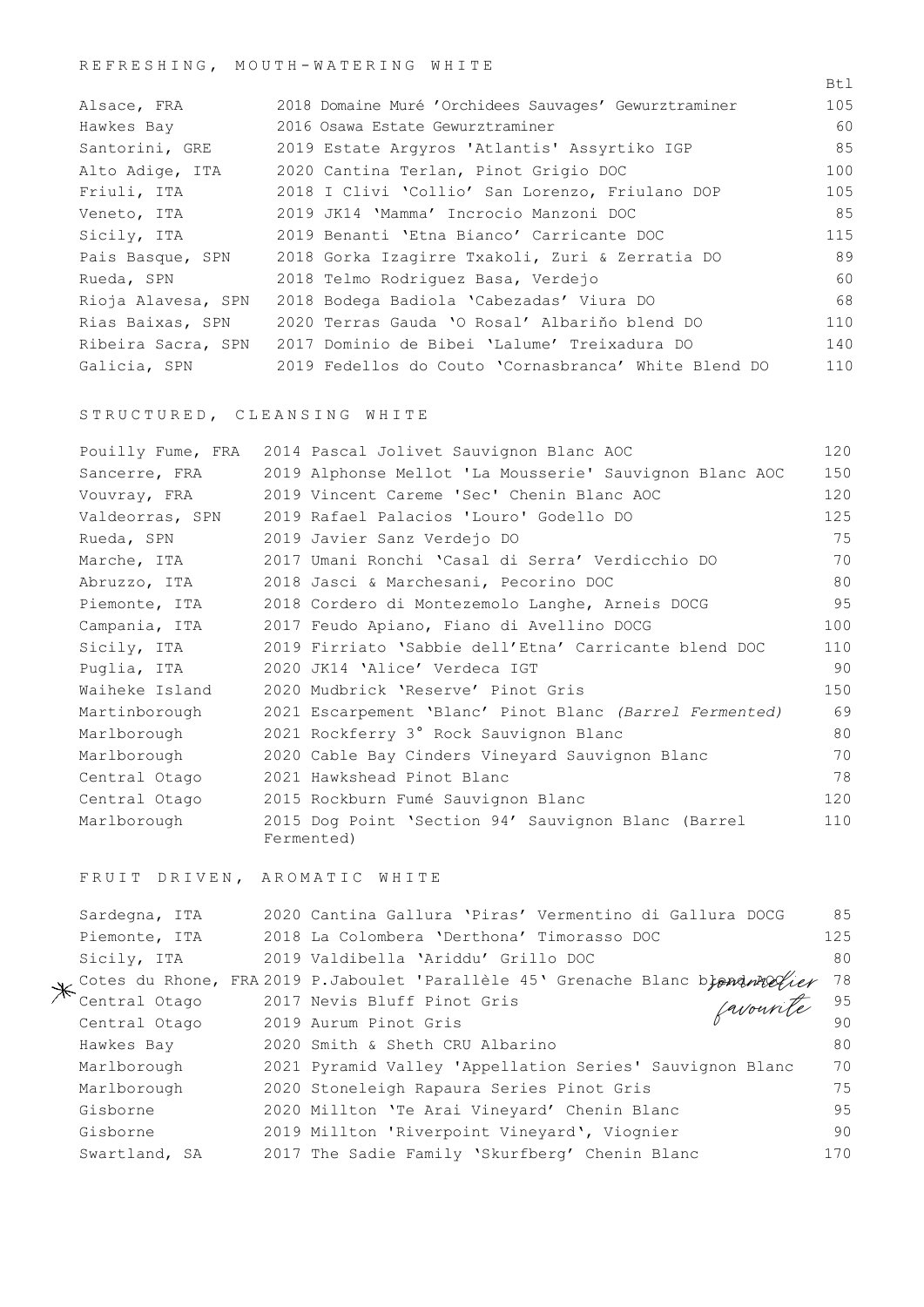RIESLING

| Mosel, GER              | 2019 Loosen Erdener Treppchen GG Trocken       | Dry            | 190 |
|-------------------------|------------------------------------------------|----------------|-----|
| Mosel, GER              | 2020 Haag Brauneberger Juffer Spatlese         | Med-Sweet      | 160 |
| Mosel, GER              | 2017 Kerpen Wehlener Sonnenuhr Spatlese        | Sweet          | 120 |
| Alsace, FRA             | 2018 Domaine Muré 'Calcaires Jaunes'           | Dry            | 115 |
| Eden Valley, AUS        | 2014 Pewsey Vale 'The Contours' Museum Reserve | Med-Dry        | 110 |
| Central Otago, NZ       | 2019 Aurum                                     | Dry            | 88  |
| Central Otago, NZ       | 2016 Felton Road 'Block 1'                     | Med-Sweet      | 150 |
| Martinborough, NZ       | 2020 Dry River Craighall                       | <i>Off-Dry</i> | 140 |
| Marlborough, NZ         | 2016 Seresin Memento                           | <i>Off-Dry</i> | 75  |
| Waipara, NZ             | 2019 The Bone Line 'Hell Block'                | Med-Dry        | 90  |
| North Canterbury,<br>ΝZ | 2018 Pegasus Bay Aria Late Picked Riesling     | Sweet          | 118 |

CHARDONNAY - REFRESH ING TO RICH

|  | Chablis, FRA                           | 2020 Jean Paul & Benoit Droin Chablis AOC                                                                   | 130 |
|--|----------------------------------------|-------------------------------------------------------------------------------------------------------------|-----|
|  | Chablis, FRA                           | 2019 Billaud Simon Chablis                                                                                  | 135 |
|  | Chablis, FRA                           | 2020 Sequinot Fourchaume 1er Cru Chablis                                                                    | 170 |
|  | Marlborough                            | 2019 Zephyr                                                                                                 | 85  |
|  | Central Otago                          | 2020 Peregrine                                                                                              | 110 |
|  | Nelson                                 | 2020 Neudorf Tiritiri                                                                                       | 80  |
|  | Marlborough                            | 2016 Lake Chalice 'Plume'                                                                                   | 130 |
|  | Martinborough 2019 Ata Rangi Potiki    |                                                                                                             | 110 |
|  | Waiheke Island                         | 2018 Man O'War 'Estate'                                                                                     | 90  |
|  | Waiheke Island 2019 Mudbrick 'Reserve' |                                                                                                             | 148 |
|  |                                        | Waiheke Island 2020 Stonyridge Fallen Angel                                                                 | 100 |
|  | Gisborne                               | 2018 Millton 'Clos de Saint'Anne'                                                                           | 210 |
|  | Gisborne                               | 2016 Matawhero Irwin                                                                                        | 180 |
|  | North Canterbury 2020 Mountford Estate |                                                                                                             | 135 |
|  | Hawkes Bay                             | 2015 Osawa Winemaker's Collection                                                                           | 120 |
|  |                                        |                                                                                                             | 140 |
|  |                                        | X-Hawkes Bay 2018 Smith and Sheth 'Howell vineyard'sommelier<br>Hawkes Bay 2020 Church Road 'Tom' favourite | 350 |
|  | Hawkes Bay                             | 2018 Bilancia                                                                                               | 105 |
|  | Hawkes Bay                             | 2018 Smith and Sheth 'Mangatahi'                                                                            | 130 |
|  | Hawkes Bay                             | 2019 Craggy Range 'Les Beaux Cailloux'                                                                      | 275 |
|  |                                        | Margaret River, AUS 2018 Leeuwin Estate 'Art Series' Chardonnay                                             | 230 |
|  |                                        | Sonoma Coast, US 2018 Flower's Chardonnay                                                                   | 270 |

ROSE – THIRST - QUENCHING TO JUICY AND FRUITY

| Provence, FRA | 2020 Triennes 'Méditerranée' Cinsault Blend IGP              | 70  |
|---------------|--------------------------------------------------------------|-----|
| Provence, FRA | 2019 Triennes 'Méditerranée' Cinsault Blend IGP MAGNUM       | 120 |
| Bandol, FRA   | 2020 Lafran Veyrolles, Mouvedre & Grenache & Cinsault<br>ABC | 110 |
| Sicily, ITA   | 2020 Benanti, Nerello Mascalese DOC                          | 86  |
| Veneto, ITA   | 2020 Pasqua '11 Minutes' Corvina & Trebbiano blend           | 65  |
| Central Otago | 2021 Rockburn 'Stolen Kiss' MAGNUM                           | 145 |
| Gisborne      | 2020 Matawhero 'Single Vineyard' Merlot                      | 65  |
| Marlborough   | 2020 Lake Chalice 'The Falcon' Pinot Gris & Merlot           | 60  |
| Hawkes Bay    | 2020 Church Road 'Gwen' Merlot                               | 75  |
| Hawkes Bay    | 2021 Trinity Hill Molly's Block Syrah                        | 95  |
| Hawkes Bay    | 2021 Black Barn Vineyard, Merlot                             | 60  |
|               |                                                              |     |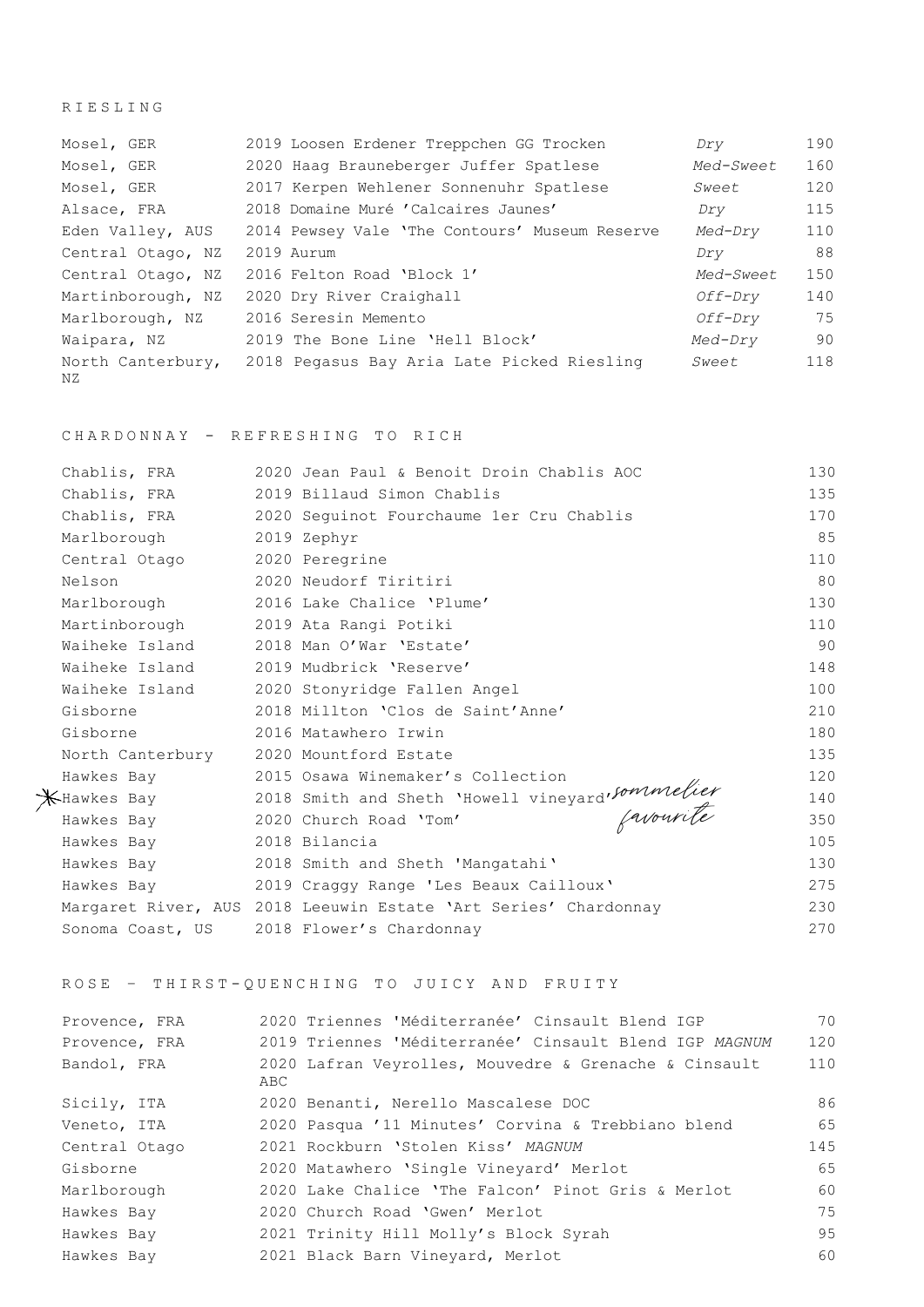PINOT NOIR - light, Smooth and Silky

|                                 | Chambolle Mussigny 2017 Louis Jadot 1er Cru 'Les Baudes' AC                                         | 290 |
|---------------------------------|-----------------------------------------------------------------------------------------------------|-----|
| Santenay, FRA                   | 2016 Roger Belland 1er Cru 'Gravieres' AC                                                           | 195 |
| Volnay, FRA                     | 2018 Bouchard Pere et Fils 1er Cru 'Les Caillerets' AC                                              | 265 |
| Gibbston                        | 2019 Coal Pit 'Tiwha'                                                                               | 140 |
| Gisborne                        | 2019 Millton 'La Cote'                                                                              | 90  |
| North Canterbury                | 2019 Pyramid Valley 'Appellation Series'                                                            | 115 |
|                                 | North Canterbury 2017 Pegasus Bay Prima Donna                                                       | 280 |
| Wairarapa                       | 2018 Schubert 'Block B'                                                                             | 180 |
| Nelson                          | 2019 Greenhough 'Hope Vineyard"                                                                     | 125 |
| Marlborough                     | 2018 Dog Point                                                                                      | 135 |
| $*$ Marlborough                 | Marlborough 2015 Seresin 'Sun & Moon'Sommelier<br>Martinborough 2018 Craggy Range 'Te Munafavourite | 250 |
|                                 |                                                                                                     | 115 |
| Martinborough                   | 2019 Dry River                                                                                      | 210 |
| Martinborough                   | 2018 Butterworth 'Te Muna'                                                                          | 140 |
| Martinborough                   | 2017 Julicher '99 Rows'                                                                             | 85  |
| Hawkes Bay                      | 2014 Osawa Winemaker's Collection                                                                   | 120 |
| Central Otago 2020 Shaky Bridge |                                                                                                     | 80  |
| Central Otago                   | 2021 Rockburn                                                                                       | 110 |
| Central Otago                   | 2018 Rippon 'Mature Vine'                                                                           | 170 |
| Central Otago                   | 2020 Eight Ranges Trail Rider                                                                       | 75  |
| Central Otago                   | 2019 Calvert                                                                                        | 160 |
| Central Otago                   | 2018 Eight Ranges Single Vineyard                                                                   | 110 |
| Central Otago                   | 2015 Peregrine                                                                                      | 165 |
| Central Otago                   | 2012 Rippon 'Mature Vine' Museum Release                                                            | 300 |
| Central Otago                   | 2015 Nevis Bluff Reserve                                                                            | 150 |
| Central Otago                   | 2016 Felton Road 'Calvert'                                                                          | 230 |
| Central Otago                   | 2019 Maude 'Poison Creek'                                                                           | 140 |
| Central Otago                   | 2016 Peregrine The Pinnacle                                                                         | 330 |
| Oregon, USA                     | 2019 Cristom 'Mount Jefferson Cuvee' Pinot Noir                                                     | 175 |

## REFRESHING RED

| Bierzo, SPN | 2016 Bodegas Godelia, Mencia DO                                            | 92  |
|-------------|----------------------------------------------------------------------------|-----|
|             | Ribeira Sacra, SPN 2017 Dominio de Bibei 'Lalama' Mencía DO                | 150 |
|             | Gata y Gredos, SPN 2018 Vino de Montana, Garnacha & Rufete & Pinuela DO    | 70  |
|             | Piemonte, ITA 2019 Giacomo Fenocchio, Dolcetto d'Alba DOC                  | 95  |
|             | Cote Roannaise, FRA 2019 Domaine des Pothiers 'La Colline en Flamme' Gamay | 80  |
| Hawkes Bay  | 2019 Easthope Family Winegrowers, Gamay Noir                               | 100 |
| Hawkes Bay  | 2018 Villa Maria Cellar Selection, Grenache                                | 60  |

# FRESH EASY DRINKING RED

| Bekaa Valley, LEB | 2017 Chateau Musar 'Jeune' Cinsault & Syrah & Cab. Sauv.                    | 98  |
|-------------------|-----------------------------------------------------------------------------|-----|
| Ribera del Duero  | 2012 Tinto Pesquera 'Reserva' Tempranillo DOP                               | 150 |
|                   | Cotes du Rhone, FRA 2018 Domaine la Garrique 'Cuvee Romaine' Grenache blend | 95  |
| Lanquedoc, FRA    | 2019 Domaine de Cassagnau, Grenache & Syrah & Merlot IGP                    | 68  |
| Abruzzo, ITA      | 2020 Jasci & Marchesani, Montepulciano d'Abruzzo DOC                        | 68  |
| Calabria, ITA     | 2014 Ippolito Ciro' Colli del Mancuso Riserva, Gaglioppo DOC                | 95  |
| Sicily, ITA       | 2018 G. Russo 'A Rina' Nerello Mascalese blend DOC                          | 125 |
| Sicily, ITA       | 2019 Arianna Occhipinti 'Il Frappato' Frappato IGT                          | 160 |
| Hawkes Bay        | 2019 CRU 'Heretaunga' Cabernet Franc                                        | 9.5 |

Btl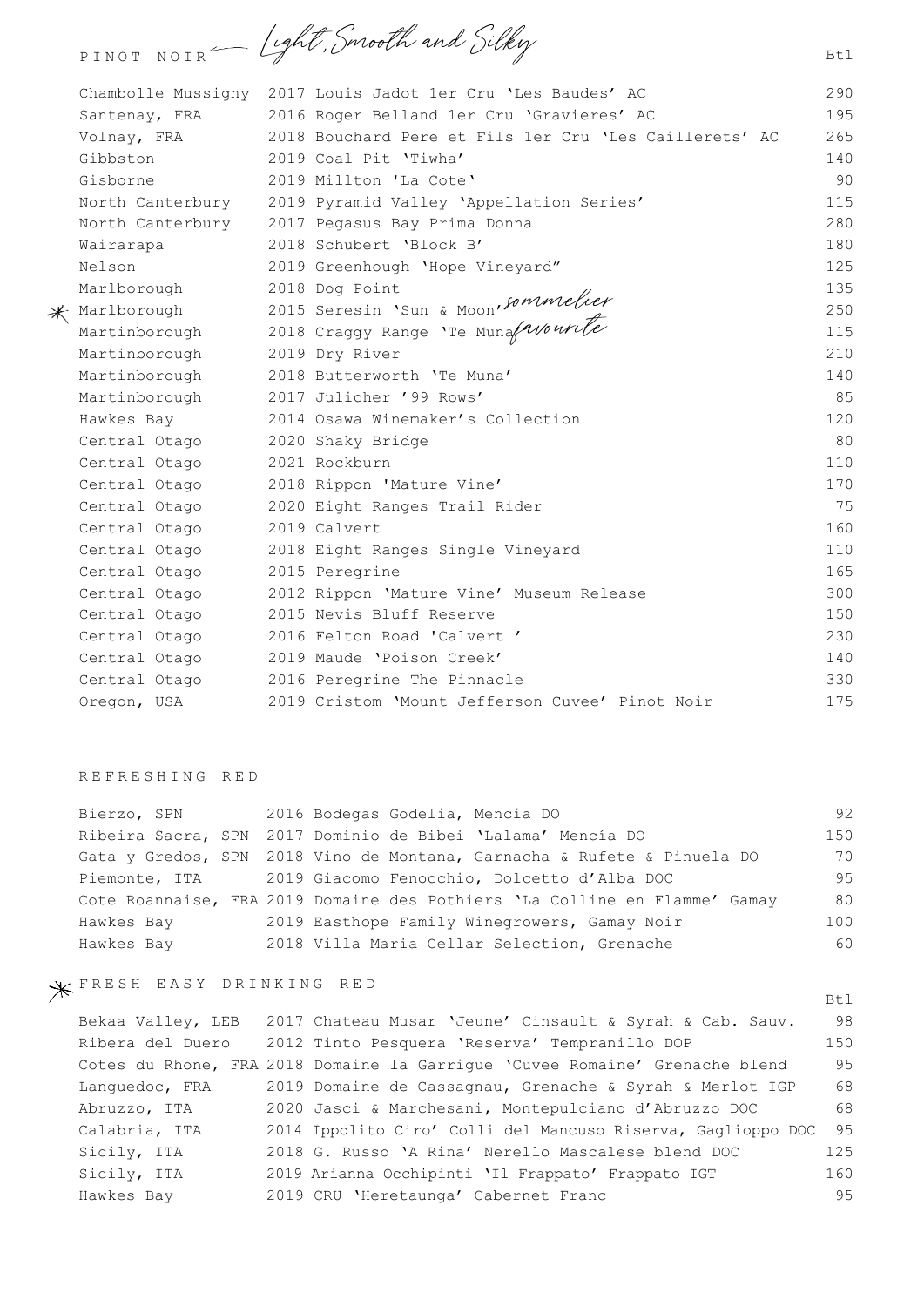### ELEGANT & EARTHY RED

| Tuscany, ITA        | 2019 Col D'Orcia, Rosso di Montalcino, Sangiovese DOC             | 115 |
|---------------------|-------------------------------------------------------------------|-----|
| Tuscany, ITA        | 2018 Villa Antinori Rosso Toscana Sangiovese IGT                  | 110 |
| Tuscany, ITA        | 2019 Ricasoli Castello di Brolio, Chianti Classico,<br>Sangiovese | 95  |
| Tuscany, ITA        | 2019 Monte Bernardi Retromarcia, Chianti Classico,<br>Sangiovese  | 105 |
| Sardegna, ITA       | 2016 Argiolas Riserva Senes, Cannonau di Sardegna                 | 125 |
| Beaujolais          | 2020 Domaine Richard Rottiers, Moulin a vent, Gamay               | 125 |
| Rhône Valley, FRA   | 2018 Guigal St Joseph Syrah AOC                                   | 165 |
| Côte-Rôtie, FRA     | 2017 Rene Rostaing 'Ampodium' Syrah AOC                           | 225 |
| Chateauneuf-du-Pape | 2018 Domaine de la Janasse 'Chaupin' Grenache AOC                 | 245 |
| Valencia, SPN       | 2019 Aranleon Solo, Bobal & Syrah DO                              | 85  |
| Basilicata, ITA     | 2016 Mos Mastrodomenico, Aglianico                                | 70  |
| Galicia, SPN        | 2019 Fedellos do Couto 'Bastarda' Trousseau DO                    | 170 |
| Hawkes Bay          | 2018 Church Road 1 'Redstone' Cabernet Sauvignon                  | 250 |
| Hawkes Bay          | 2016 Decibel 'Testify' Malbec & Merlot                            | 125 |
|                     |                                                                   |     |

#### SMOOTH & GENEROUS RED

Priorat, SPN 2016 Mas d'en Gil 'Bellmunt' Cariñena & Garnacha De 160 Rioja, SPN 2007 Vina Tondonia Reserva, Tempranillo DOCa  $\ell$  190 Alto Adige, ITA 2018 Cantina Terlan 'Gries' Riserva Lagrein DOC 150 Tuscany, ITA 2016 Canalicchio di Sopra, Brunello di Montalcino, Sangiovese DOCG 250 Tuscany, ITA 2016 Castello Romitorio, Brunello di Montalcino, Sangiovese DOCG 230 Tuscany, ITA 2016 Ceretto Barolo, Nebbiolo, DOCG 240 Puglia, ITA 2019 Li Veli Susumaniello IGT 120 Sicily, ITA 2018 Az. Agr. COS 'Pithos*'* Frappato & Nero D'Avola IGT 145 Piemonte, ITA 2016 Fontanabianca Barbaresco Nebbiolo DOCG 190 Piemonte, ITA 2017 Cantina del Pino Barbaresco Nebbiolo DOCG 170 Waiheke Island 2019 Mudbrick 'Reserve' Merlot & Cabernet Sauvignon blend 175 Waiheke Island 2019 Man O'War 'Estate' Syrah 90 Waiheke Island 2020 Stonyridge 'Faithful' Syrah 120 Martinborough 2019 Dry River Lovat Syrah 200 Hawkes Bay 2016 Church Road '1' Gimblett Gravels Merlot 250 Hawkes Bay 2015 Church Road 'Tom' Syrah 390 Hawkes Bay 2020 Te Awanga Wild song Syrah 65 Hawkes Bay 2019 Redmetal 'Basket Press' Syrah 135 Hawkes Bay 2015 Squawking Magpie 'SQM' Syrah 130 Hawkes Bay 2014 Villa Maria Reserve Syrah 110 Hawkes Bay 2007 Bilancia 'La Collina' Syrah 245 Hawkes Bay 2014 Craggy Range 'Le Sol' Syrah 290 Barossa Valley, AUS 2019 St. Hugo Grenache & Shiraz & Mataro 125 sommelier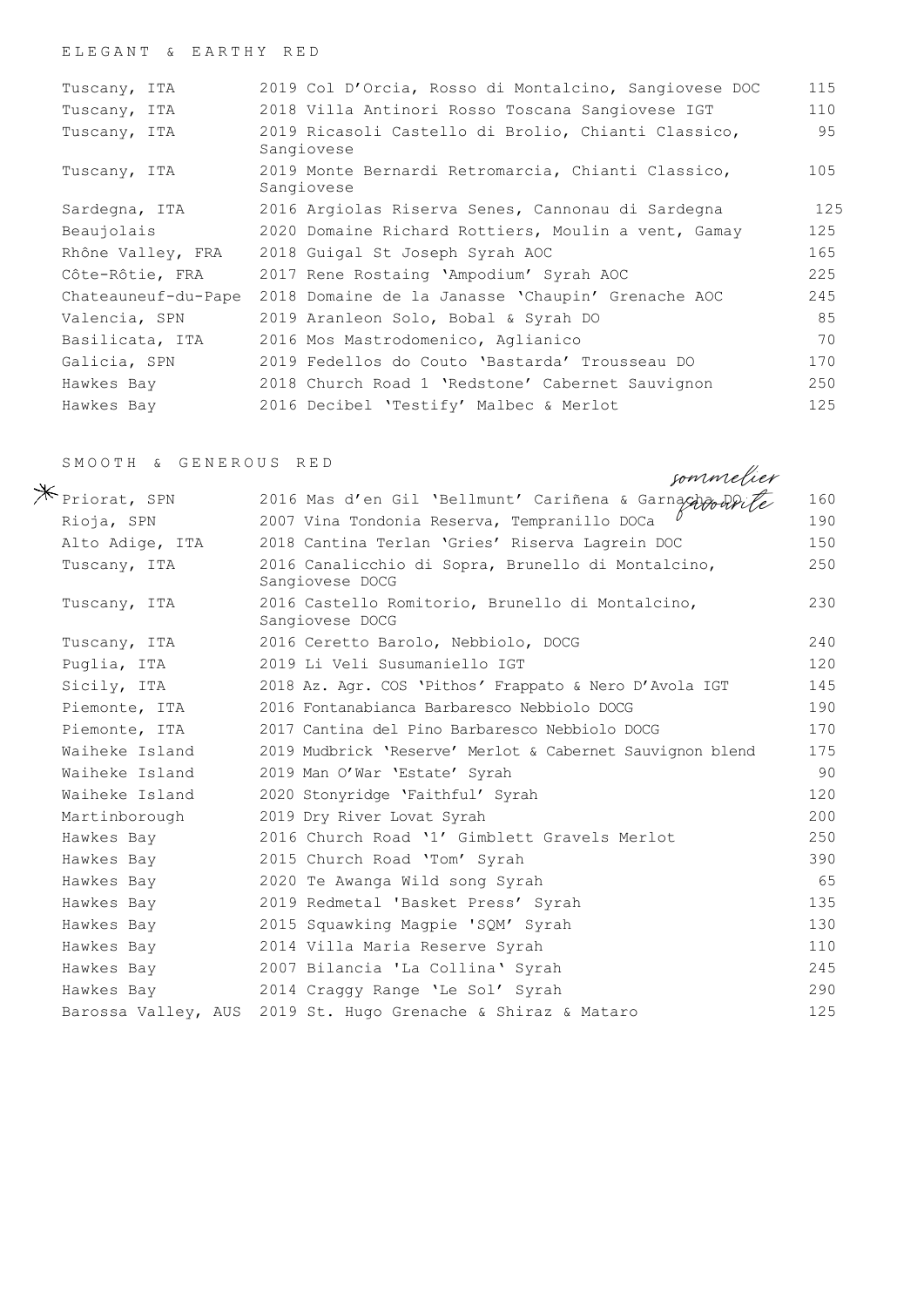$\bar{\lambda}$ 

|                    |                                                                | Btl |
|--------------------|----------------------------------------------------------------|-----|
| Tuscany, ITA       | 2018 Ca'Marcanda Bolgheri Cab.Franc & Cab.Sauvignon blend      | 230 |
| Veneto, ITA        | 2018 Pasqua Valpolicella Ripasso DOC                           | 85  |
| Rioja, SPN         | 2017 Muga 'Reserva' Seleccion Especial Tempranillo DOCa        | 165 |
| Rioja, SPN         | 2014 Campo Viejo Gran Reserva Tempranillo DOCa                 | 95  |
|                    | Tierra de Cadiz, SPN 2016 Huerta de Albalá 'Taberner' Syrah VT | 150 |
| Ribera del Duero   | 2015 Bodegas Vega Sicilia Macan Tempranillo DOCa               | 250 |
| Bandol, FRA        | 2013 Domaine la Suffrene, Mourvedre & Carignan AOC             | 130 |
| Cornas, FRA        | 2019 Domaine Lionnet 'Pur Granit' Syrah AOC                    | 195 |
| Bordeaux, FRA      | 2018 Domanine Lafite Legende                                   | 80  |
| Wairarapa          | 2017 Schubert Syrah                                            | 180 |
| Waiheke Island     | 2014 Man O'War Kulta 'Tytti' Bordeaux Blend                    | 275 |
| Hawkes Bay         | 2019 Craggy Range 'Te Kahu' Merlot & Cab. Sauvignon blend      | 90  |
| Hawkes Bay         | 2014 Osawa Prestige Cabernet Sauvignon & Merlot                | 115 |
| Hawkes Bay         | 2017 Church Road '1' Gimblett Gravels Malbec                   | 250 |
| Hawkes Bay         | 2016 Church Road 'Tom' Merlot & Cabernet Sauvignon             | 345 |
| Hawkes Bay         | 2014 Villa Maria Ngakirikiri Cabernet Sauvignon                | 290 |
| Hawkes Bay         | 2020 Pask 'Gimblett Gravels' Cabernet Sauvignon & Merlot       | 75  |
| Hawkes Bay         | 2019 CRU 'Cantera' Cab. Sauvignon & Cab. Franc blend           | 125 |
| Sonoma County, USA | 2017 F.F. Coppola 'Directors Cut' Cabernet Sauvignon           | 145 |
| Eden Valley, AUS   | 2015 Henschke Cyril Cabernet Sauvignon                         | 390 |

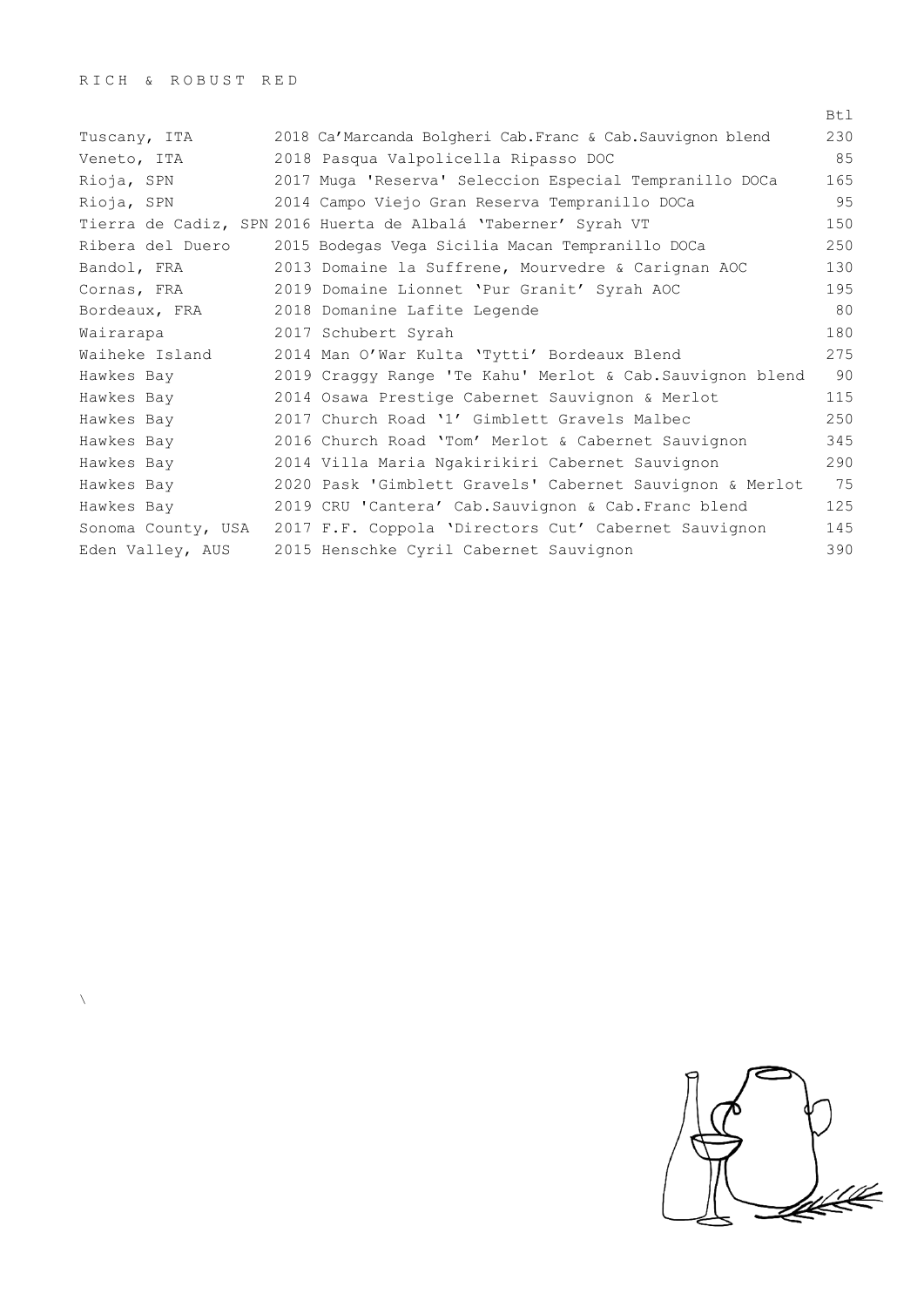|                         | SKIN MACERATED (AKA 'ORANGE' WINE) exotic, savoury white                         | Bt.1 |
|-------------------------|----------------------------------------------------------------------------------|------|
| Sicily. ITA             | 2018 Azienda Agr. COS Terre Siciliane Zibibbo IGP                                | 140  |
|                         | Emilia-Romagna, ITA 2018 Tre Monti "Vitalba" Albana di Romagna DOCG<br>(Amphora) | 125  |
| Marlborough             | 2018 Hans Herzog Gewurztraminer                                                  | 125  |
| SWEET WINE              |                                                                                  |      |
| Sauternes, FRA          | 2018 Chateau Villefranche, Sauternes                                             | 80   |
| Marlborough             | 2019 Astrolabe 'Winemaker Range' LH Chenin Blanc (375ml)                         | 80   |
| Gladstone               | 2019 Urlar 'Late Harvest' Riesling (375ml)                                       | 95   |
| Montilla, SPN           | 1927 Alvear 'Solera' Pedro Ximenez (375ml)                                       | 110  |
|                         | Emilia-Romagna, ITA 2019 Tre Monti Albana di Romagna Passito DOCG (500ml)        | 120  |
| Marche, ITA             | Velenosi 'Visciole' Lacrima di Morro (500ml)<br>NV -                             | 85   |
| SWEET WINE BY THE GLASS |                                                                                  |      |
|                         |                                                                                  | 75ml |
| Sauternes, FRA          | 2018 Chateau Villefranche, Semillion blend (Yellow<br>fruits, quince)            | 16   |
| Gladstone               | 2019 Urlar 'Late Harvest' Riesling (Ripe, Zesty,<br>Honeyed)                     | 18   |
| Montilla, SPN           | 1927 Alvear 'Solera' Pedro Ximenez (Luscious, Candied,<br>Honey)                 | 18   |
| Emilia-Romagna,<br>ITA  | 2019 Tre Monti, Albana Passito DOCG (Candied Fruits,<br>Fragrant)                | 18   |
| Marche, ITA             | Velenosi 'Visciole' Lacrima di Morro (Cherry, Fruity)<br>NV                      | 16   |
| PORT                    |                                                                                  |      |
|                         |                                                                                  | 60ml |
| Oporto, PORT            | 2009 Fonseca Quinta do Panascal Vintage                                          | 35   |
| Oporto, PORT            | Fonseca BIN 27 Finest Reserve Port                                               | 18   |
| Oporto, PORT            | Fonseca 'Tawny' Port                                                             | 18   |
| Oporto, PORT            | 2016 Taylor's Late Bottle Vintage                                                | 20   |
|                         |                                                                                  |      |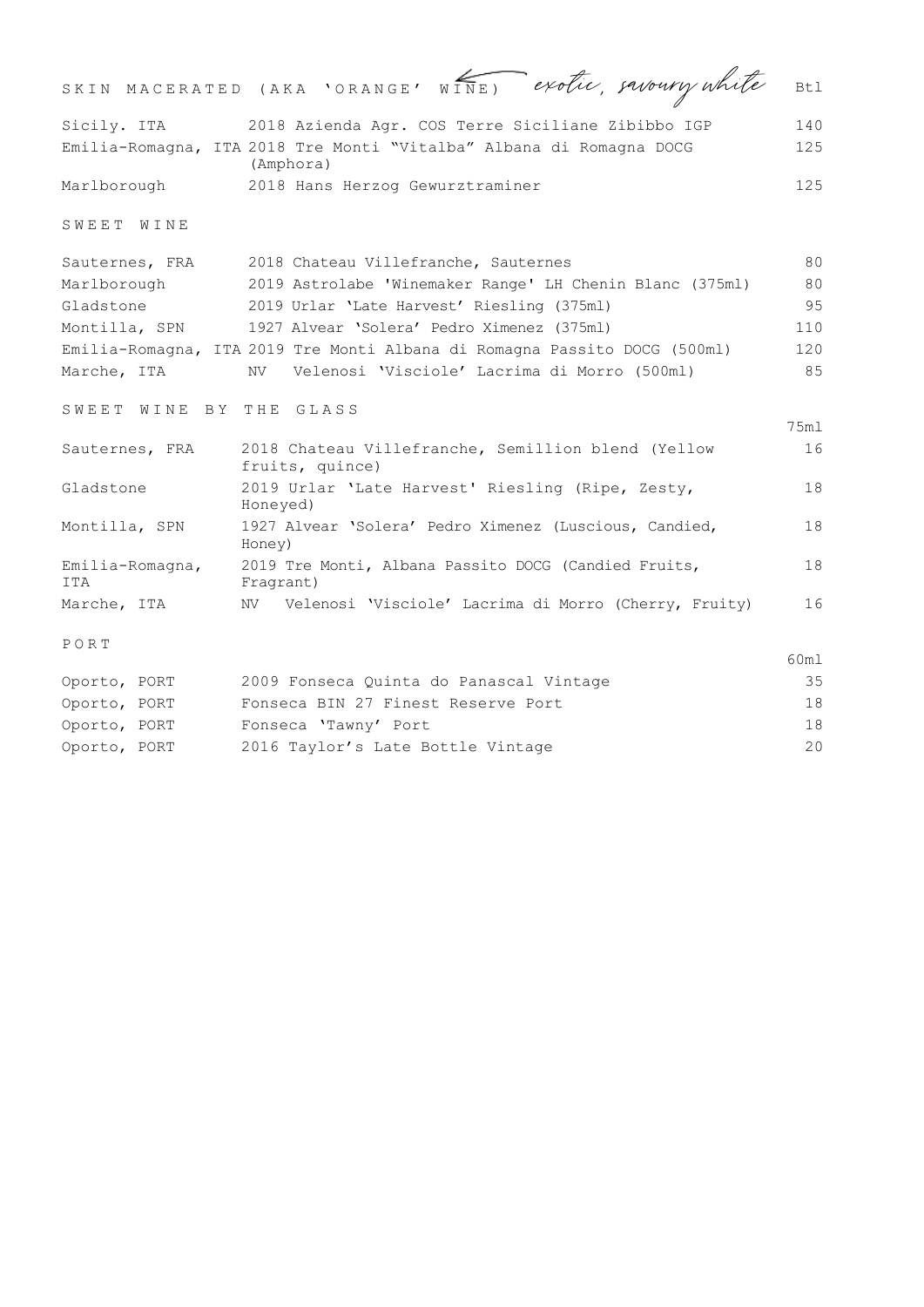DIGESTIFS 45ml

| Cocchi Barolo Chinato         | Vermouth | 24     |
|-------------------------------|----------|--------|
| Averna                        | Amaro    | 16     |
| Branca Menta                  | Amaro    | 18     |
| Cynar                         | Amaro    | 15     |
| Fernet Branca                 | Amaro    | 18     |
| Jägermeister                  | Amaro    | 19     |
| Montenegro                    | Amaro    | 15     |
| Silvio Carta Liquorice        | Amaro    | 16     |
| Silvio Carta Mirto            | Amaro    | 16     |
| Sovrano Limoncello            | Liqueur  | 12     |
| Sovrano 'Cream' Limoncello    | Liqueur  | 12     |
| Baileys                       | Liqueur  | 17     |
| Chambord                      | Liqueur  | $18\,$ |
| Chartreuse 'Liqueur d'elixir' | Liqueur  | 21     |
| Chartreuse Green/Yellow       | Liqueur  | 20     |
| Cointreau                     | Liqueur  | 18     |
| Disaronno                     | Liqueur  | 18     |
| Drambuie                      | Liqueur  | 17     |
| Frangelico                    | Liqueur  | 17     |
| Galliano                      | Liqueur  | 18     |
| Grand Marnier                 | Liqueur  | 20     |
| Kahlua                        | Liqueur  | 16     |

|  | COGNAC, ARMAGNAC, CALVADOS AND GRAPPA |  |  |  | 30ml |
|--|---------------------------------------|--|--|--|------|
|--|---------------------------------------|--|--|--|------|

| Martell VS                          | Cognac   | 16  |
|-------------------------------------|----------|-----|
| Courvoisier VSOP                    | Cognac   | 22  |
| Camus VSOP Elegance                 | Cognac   | 25  |
| Martell VSOP                        | Cognac   | 22  |
| J. Painturaud XO                    | Cognac   | 35  |
| Hennessy XO                         | Cognac   | 50  |
| Remy Martin Louis XIII              | Cognac   | 300 |
| Delord '95                          | Armagnac | 30  |
| Darroze 8yr                         | Armagnac | 20  |
| Darroze 12yr                        | Armagnac | 27  |
| Christian Drouhin Pays d'auge VSOP  | Calvados | 26  |
| Domfrontais 'Single harvest' - 2004 | Calvados | 28  |
| Tardiva                             | Grappa   | 14  |
| Nardini Riserva                     | Grappa   | 17  |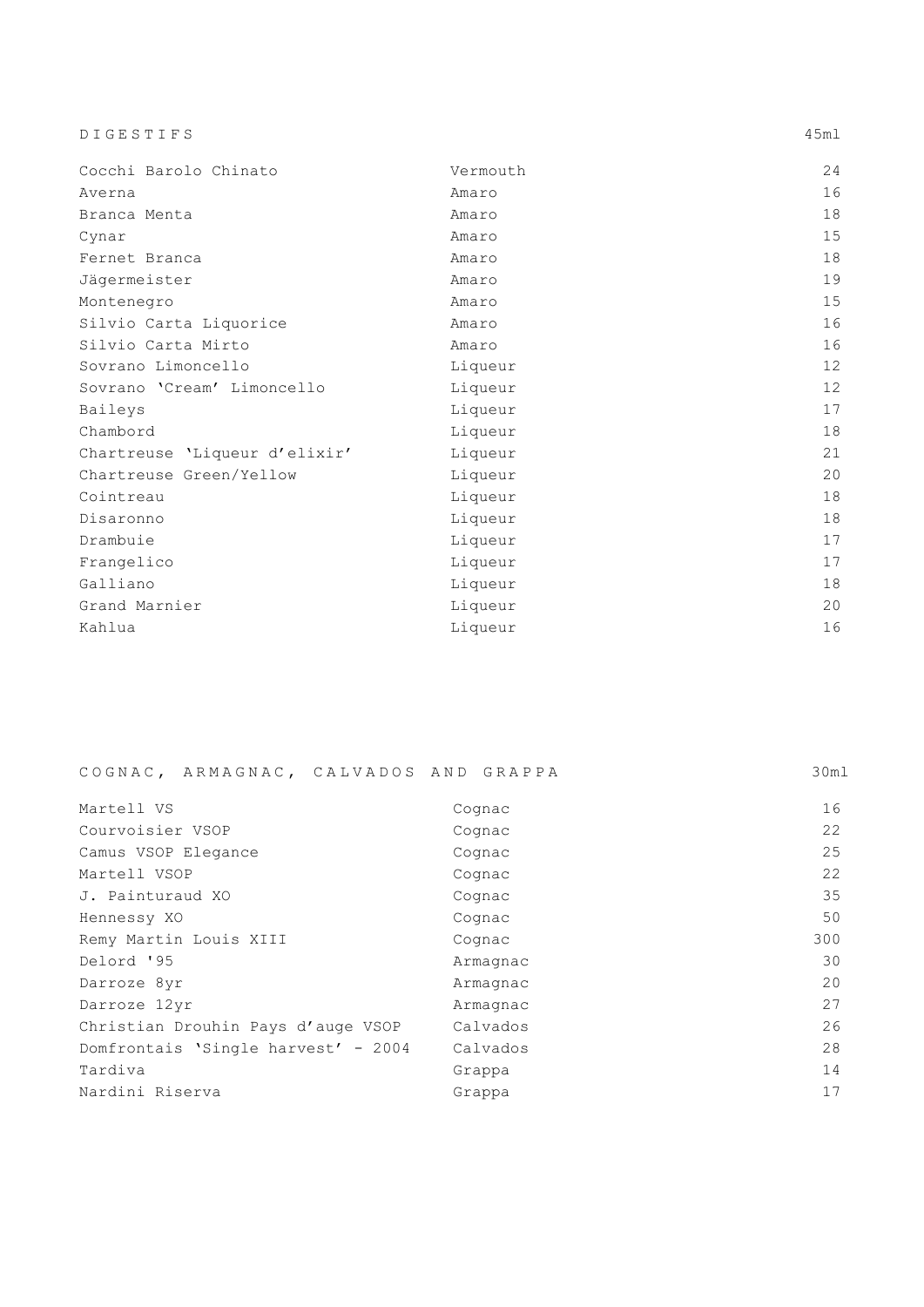| WHISKY | 30ml |
|--------|------|
|--------|------|

| Starward 'Fortis'                  | Australia         | 18 |
|------------------------------------|-------------------|----|
| Thomson 'Manuka Smoke' Single malt | New Zealand       | 22 |
| Redbreast 15y                      | Ireland           | 30 |
| Dead Rabbit                        | Ireland           | 26 |
| Jameson                            | Ireland           | 15 |
| Jameson 'Black Barrel'             | Ireland           | 16 |
| Yamazaki 'Distillers Reserve'      | Japan             | 65 |
| Yamazaki 12y                       | Japan             | 95 |
| Hakushu 'Distillers Reserve'       | Japan             | 85 |
| Chita                              | Japan             | 30 |
| Nikka from the Barrel              | Japan             | 25 |
| Woodford Rye                       | American Rye      | 21 |
| Sazerac Rye                        | American Rye      | 22 |
| Jack Daniels                       | Tennessee whiskey | 16 |
| Jim Beam 'Black'                   | Bourbon           | 19 |
| Buffalo Trace                      | Bourbon           | 16 |
| Johnny Drum 'Private Stock'        | Bourbon           | 16 |
| Makers Mark                        | Bourbon           | 16 |
| Rowans Creek                       | Bourbon           | 18 |
| Stagg Jr                           | Bourbon           | 30 |
| Willet Pot Still                   | Bourbon           | 30 |
| Michter's 'Toasted barrel finish'  | Bourbon           | 68 |
| Woodford Reserve                   | Bourbon           | 18 |
| Canadian Club                      | Canada            | 16 |
| Chivas Regal 12yr                  | Blended Scotch    | 16 |
| Chivas Regal 18yr                  | Blended Scotch    | 20 |
| Johnie Walker 'Blue Label'         | Blended Scotch    | 75 |
| Monkey Shoulder                    | Blended Scotch    | 16 |
| Auchentoshan 12y                   | Lowland           | 18 |
| Bladnoch 10y                       | Lowland           | 24 |
| Bladnoch 'Vinaya'                  | Lowland           | 30 |
| Caol Ila 12y                       | Islay             | 22 |
| Ardbeg 10y                         | Islay             | 26 |
| Laphroaig 10y                      | Islay             | 20 |
| Bruichladdich Octomore 08.2        | Islay             | 70 |
| Talisker 10y                       | Isle of Skye      | 20 |
| Jura 10y                           | Jura              | 18 |
| Highland Park 18                   | Orkney            | 45 |
| Glenfarclas 12y                    | Highland          | 22 |
| Macallan 12 Sherry Cask            | Highland          | 30 |
| Glenfiddich 12y                    | Highland          | 19 |
| Oban 14y                           | Highland          | 22 |
| Dalwhinnie 15y                     | Highland          | 40 |
| Glengoyne 12y                      | Highland          | 22 |
| Aberlour A' Bunadh                 | Speyside          | 25 |
| Boutique-y Linkwood 18y            | Speyside          | 60 |
| Balvenie 12y Doublewood            | Speyside          | 20 |
| Balvenie 14y Caribbean Cask        | Speyside          | 35 |
| Glenlivet 'Nadurra' Oloroso Cask   | Speyside          | 23 |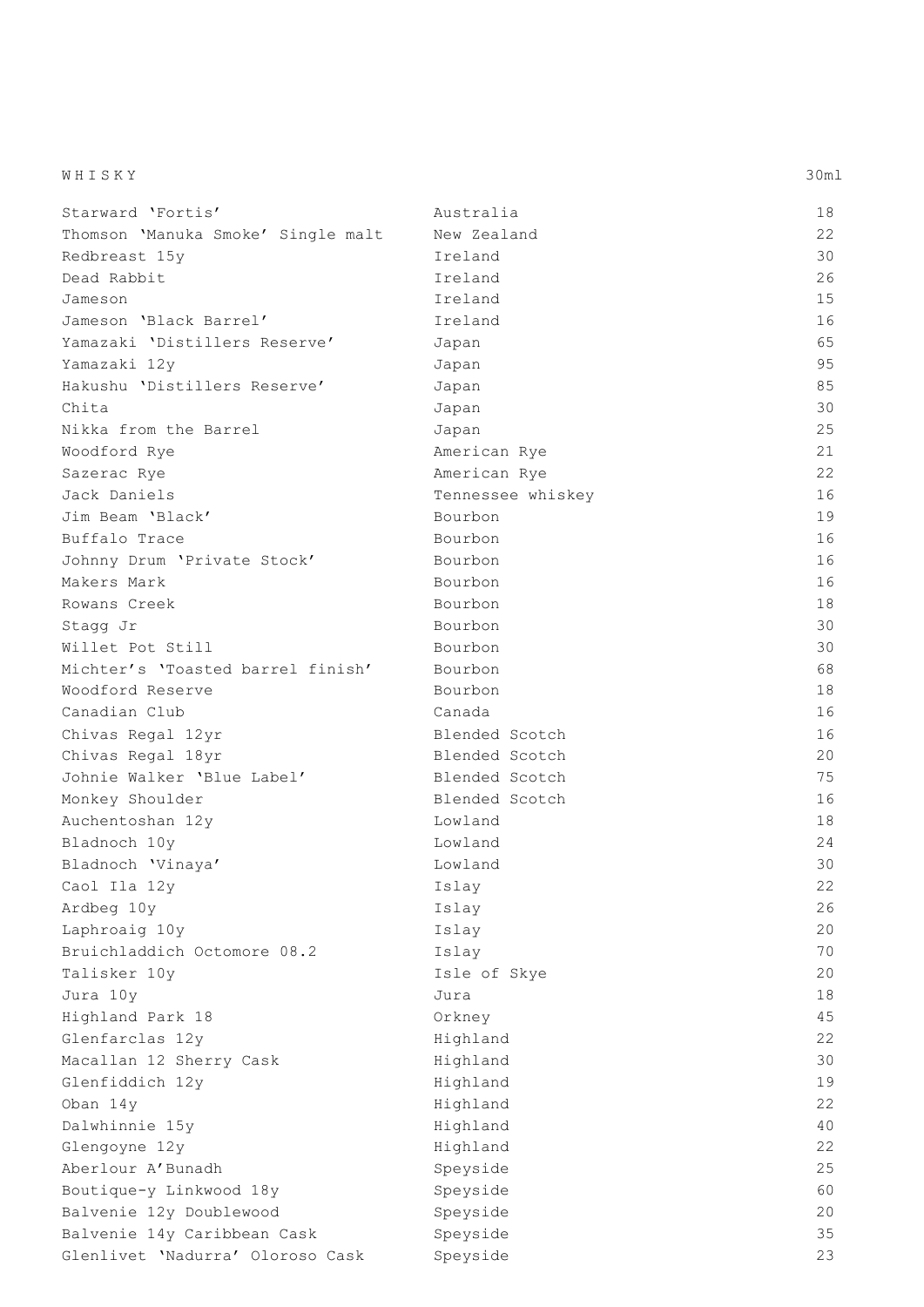# TEQUILA & MEZCAL

| Fortaleza Still Strength Blanco     | Lowland  | 35 |
|-------------------------------------|----------|----|
| Patron Blanco                       | Highland | 20 |
| Artenom 1414 Reposado               | Highland | 24 |
| Casamigos Reposado                  | Highland | 27 |
| Herradura Añejo                     | Lowland  | 24 |
| Fortaleza Añejo                     | Lowland  | 35 |
| Jose Cuervo 'Reserva' Extra Añejo   | Lowland  | 40 |
| Gracias a Dios Espadin Joven Mezcal | Oaxaca   | 20 |
| Gracias a Dios Piña Mezcal          | Oaxaca   | 20 |
| Alipus San Andres Mezcal            | Oaxaca   | 22 |
| Alipus Tio Felix Mezcal             | Oaxaca   | 25 |

# RUM

| Appleton 12                   | Jamaica            | 24 |
|-------------------------------|--------------------|----|
| Bacardi 8                     | Puerto Rico        | 21 |
| Bayside 'Three Moons'         | New Zealand        | 16 |
| Brugal 1888                   | Dominican Republic | 20 |
| Clement Blanc (Rhum agricole) | Martinique         | 17 |
| Diplomatico Reserva Exclusiva | Venezuela          | 19 |
| El Dorado 12y                 | Guyana             | 19 |
| Flor de Caña 25y              | Nicaraqua          | 40 |
| Gosling's Black Seal          | Bermuda            | 17 |
| Havana 7y                     | Cuba               | 16 |
| Helmsman Spiced Rum           | New Zealand        | 16 |
| Mt Gay 1703                   | Barbados           | 35 |
| Plantation 3 Star             | Caribbean Blend    | 16 |
| Plantation Pineapple          | Caribbean Blend    | 20 |
| Plantation XO                 | Barbados           | 26 |
| Skippers Rum                  | Guyana             | 18 |
| Wray & Nephew                 | Jamaica            | 18 |
|                               |                    |    |

30ml

30ml